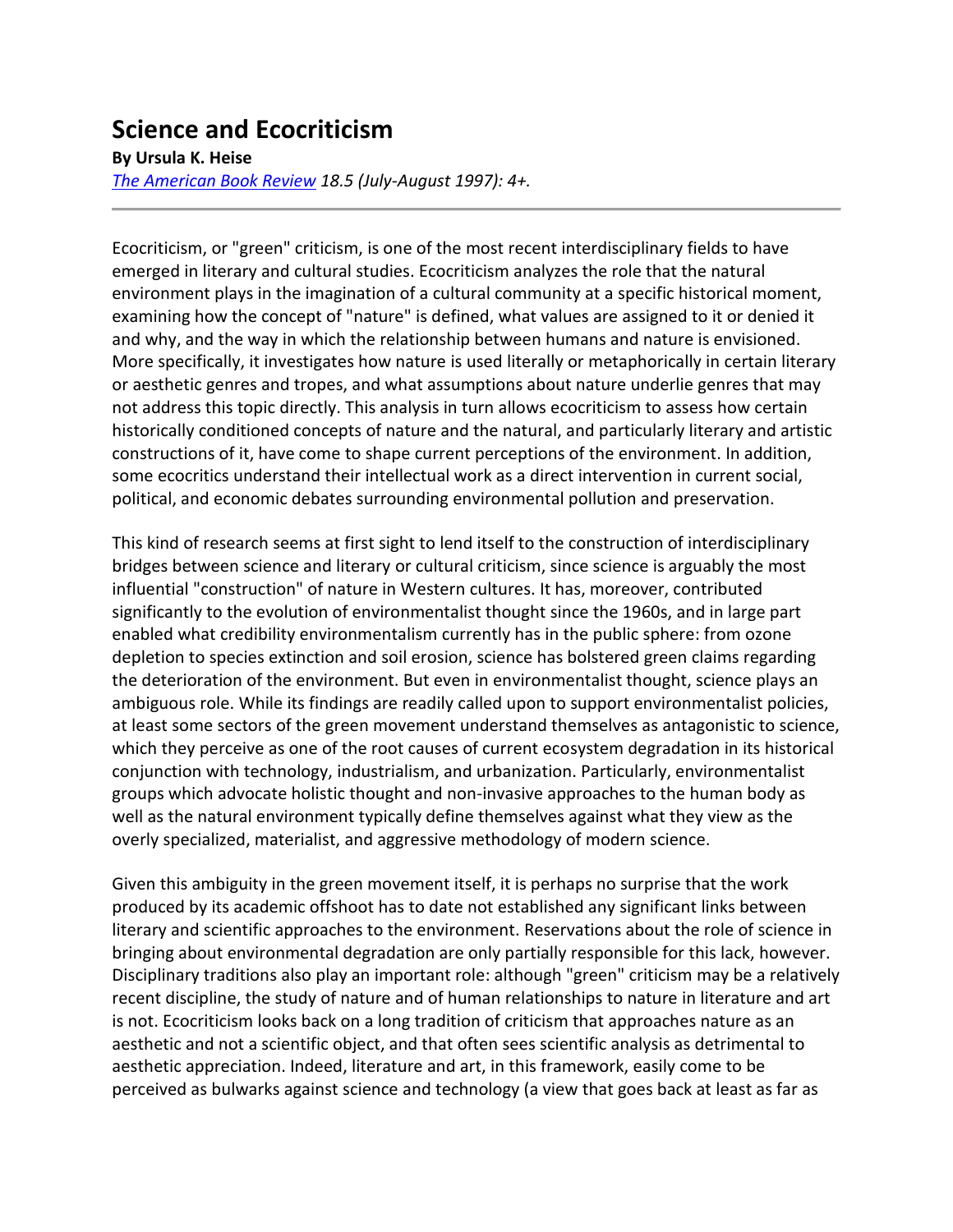the Romantic era) rather than as sites of encounter between different types of knowledge and discourse. Even where science is not rejected, it frequently functions simply as a means of reconfirming the beauty and complexity that the author already assumes to be inherent in nature, without any real conceptual bridging between scientific description and aesthetic valuation.

A different kind of problem for the construction of eco-bridges between literature and science is pointed up by the shift in terminology from "nature" to the "environment." "Environment" is a more abstract and also a more vague concept than "nature," since it can (and sometimes does) encompass both natural and man-made habitats. This change in terminology is indicative of strong doubts, particularly--though not only--in the Humanities, about where one should draw the line between nature and culture: although we all have an intuitive grasp of this distinction, it is not at all easy to formalize. Most of the natural environments Westerners encounter in their own societies, at any rate, are anything but "wild" or untouched by man- even though they may continue to strike the observer as irreducibly nonhuman and other. Since the advent of deconstruction, New Historicism, and Cultural Studies, literary critics are justifiably wary of drawing precise boundaries between such concepts as "nature" and "culture" that seem to exclude each other but turn out upon closer analysis to be entangled with each other in multiple ways, whether these entanglements be semantic, historical, or power political.

Furthermore, within the context of Cultural Studies, there is at least one approach to the issue of environmental crisis that sees the new discourse on scarcity and limits in the natural world which emerged in the 1970s as based on social relations of inequality rather than scientific "fact." Andrew Ross's recent *Chicago Gangster Theory of Life* is an example of this approach. Ross does not deny the reality of environmental degradation (although he does not say how one ascertains this reality if scientific methodology, as he claims, is relative), but emphasizes that this degradation is in the last instance based on economic, social, and cultural inequalities that need to be addressed before anything like "sustainable development" can be put into effect. In his view, any political rhetoric that emphasizes scarcity is rooted in hegemonic interests that need to be examined with extreme care before any notion of "natural limits" can be accepted. Once again, the effect of this type of approach--whatever its value might otherwise be--is to shift weight away from the search for nexi between scientific and literary approaches to the environment in favor of an analysis in which science is no more than a tool for political interests which command the cultural critic's greatest attention.

Green literary criticism, therefore, is confronted from the start with a spectrum of different and not always compatible approaches to the environment: the "discursive construction," which foregrounds the extent to which the very distinction of nature and culture is itself dependent on specific cultural values; the "aesthetic construction," which places value on nature for its beauty, complexity, or wildness; the "political construction," which emphasizes the power interests that inform any valuation or devaluation of nature; and, finally, the "scientific construction," which aims at the description of the functioning of natural systems. Any specific ecocritical analysis has to situate itself in relation to these various discourses and to critically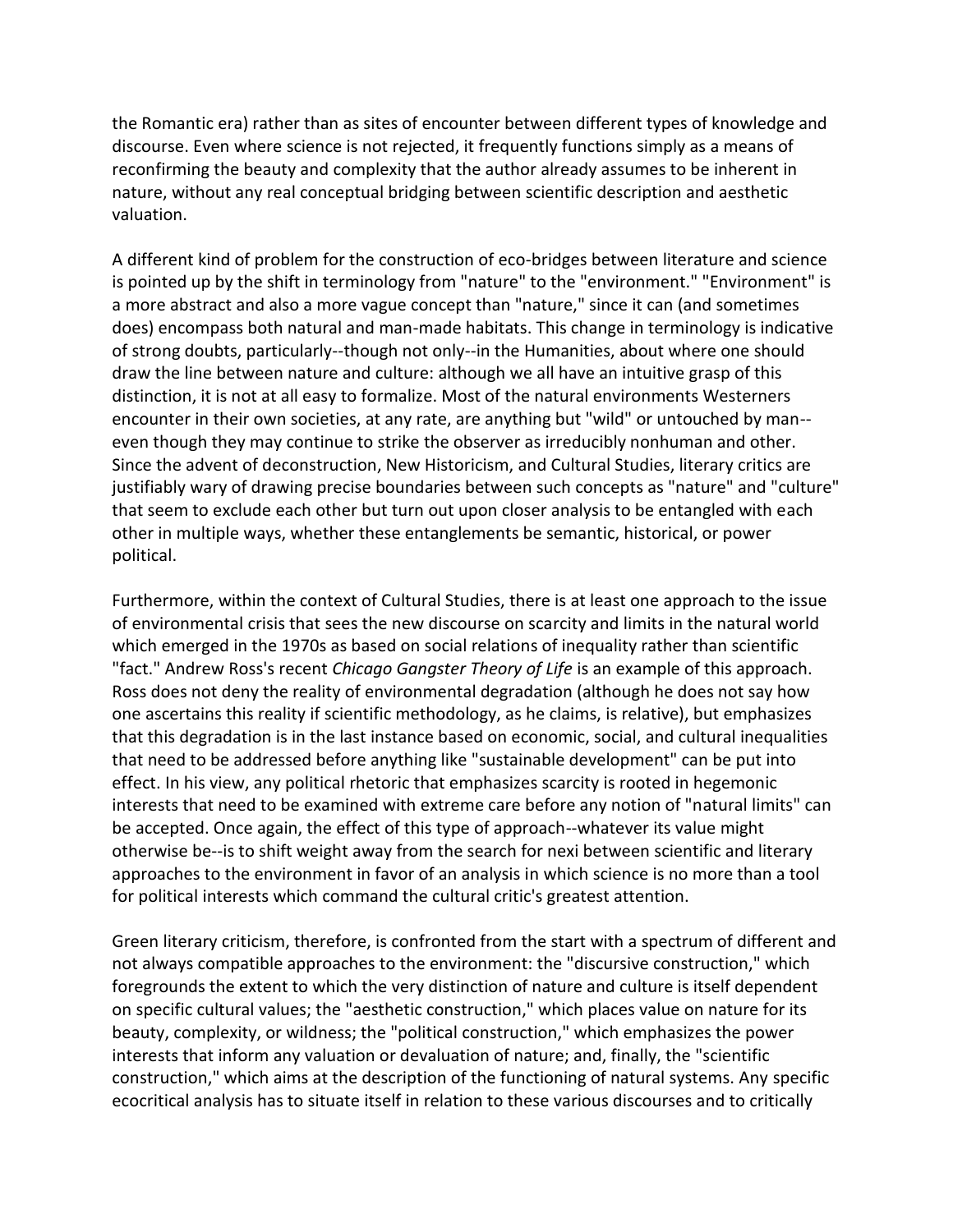interrogate their contribution to ecological projects. One of the central questions that necessarily emerges in such an interrogation is the question of how the value of the natural environment can and should be assessed in relation to human needs and goals. "Social ecology" generally insists that it is ultimately human needs and societal well-being which must determine our approach to nature, whereas "deep ecology" emphasizes on the contrary that nature has value in and of itself, independently of its functions for human society (this opposition has been discussed by Michael Bennett in *American Book Review*'s recent Urban Culture issue). The goals and methods of an ecocritical project will be crucially determined by how it defines itself in relation to these broader divisions within environmental thought.

Ecocritical approaches with an interest in viewing literary texts and aesthetic artifacts as sites where scientific knowledge encounters other kinds of discourse, in particular, have to confront the conflict between science's claim that it delivers descriptions of nature that are essentially value-neutral, and the tendency of cultural analysis to see research as framed by specific ideological, political, and economic interests that do provide it with a set of more or less explicit values. But if the context out of which scientific research emerges is shaped by certain values, it does not necessarily follow that the results of this research will lend support to these values, a distinction that few cultural analyses of science bother to make. Due to its epistemological power as well as its pervasive cultural influence in the West and, increasingly, other parts of the world, the scientific description of nature, I would argue, should be one of the cornerstones of ecocriticism, one that is usefully confronted and compared with literary visions of the environment. This confrontation enables not only an assessment of how scientific insight is culturally received and transformed (rather than "constructed"), it also allows the critic to see where literature deviates--or, in some cases, wishes or attempts to deviate--from the scientific approach in view of particular aesthetic and ideological goals. The text thereby becomes a place where different visions of nature and varying images of science, each with their cultural and political implications, are played out, rather than simply a site of resistance against science and its claims to truth, or a construct in which science is called upon merely to confirm the inherent beauty of nature.

Such an approach seems all the more opportune as some ecocritics have applied environmentalist terminology to literary texts in highly metaphorical ways: notions such as ecology, ecosystem, ecological balance, energy, resources, and scarcity have been transferred to texts conceived of as systems with an internal logic that, when activated by the reader, reveals the dynamic coexistence of diverse components and the text's overall evolutionary, negentropic thrust (for example, in William Rueckert's characterization of green plants as "nature's poets" and poems as "green plants among us"). I find such metaphoric translations of ecological vocabulary highly problematic because they tend not only to revive the obsolete metaphor of the literary text as biological organism, but also to reintroduce, by way of nonliterary terminology, literary visions of nature as inherently creative, harmonious, and peaceful; significantly enough, the concept of "pollution" is rarely translated in the same manner. The approach I am advocating here eschews such metaphorical transfers in favor of a more literal and potentially more antagonistic confrontation between scientific and literary descriptions of nature.